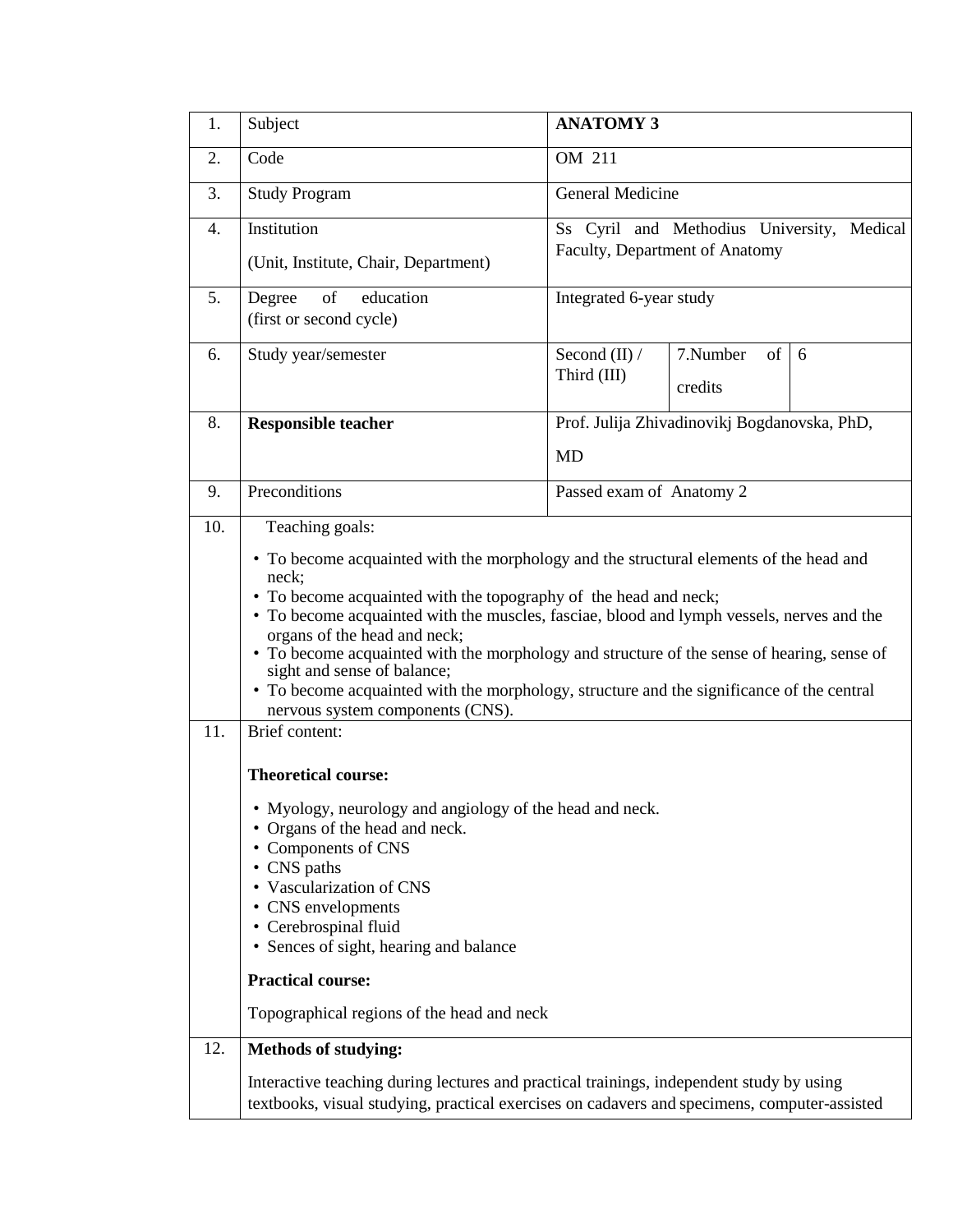|     | learning.            |                                                 |                                                                                                                                                                                                                                                                                                                                                                                                                                                                                                                                                                                                                                                                                                                                                   |                                      |                                                                |             |                        |
|-----|----------------------|-------------------------------------------------|---------------------------------------------------------------------------------------------------------------------------------------------------------------------------------------------------------------------------------------------------------------------------------------------------------------------------------------------------------------------------------------------------------------------------------------------------------------------------------------------------------------------------------------------------------------------------------------------------------------------------------------------------------------------------------------------------------------------------------------------------|--------------------------------------|----------------------------------------------------------------|-------------|------------------------|
| 13. |                      | Total available time:                           |                                                                                                                                                                                                                                                                                                                                                                                                                                                                                                                                                                                                                                                                                                                                                   |                                      | 270 classes                                                    |             |                        |
| 14. |                      | Organization of the course                      |                                                                                                                                                                                                                                                                                                                                                                                                                                                                                                                                                                                                                                                                                                                                                   |                                      | 90 classes - theoretical course, practical<br>course, seminars |             |                        |
|     |                      |                                                 |                                                                                                                                                                                                                                                                                                                                                                                                                                                                                                                                                                                                                                                                                                                                                   |                                      | 180 classes - home individual learning                         |             |                        |
| 15. | activities           | Forms of teaching                               | 15.1.                                                                                                                                                                                                                                                                                                                                                                                                                                                                                                                                                                                                                                                                                                                                             |                                      | Theoretical course                                             | 45 classes  |                        |
|     |                      |                                                 |                                                                                                                                                                                                                                                                                                                                                                                                                                                                                                                                                                                                                                                                                                                                                   | Practical course,<br><b>Seminars</b> |                                                                | 45 classes  |                        |
| 16. |                      | Other forms of activities                       | 16.1.                                                                                                                                                                                                                                                                                                                                                                                                                                                                                                                                                                                                                                                                                                                                             | Practice                             |                                                                |             |                        |
|     |                      |                                                 | 16.2.                                                                                                                                                                                                                                                                                                                                                                                                                                                                                                                                                                                                                                                                                                                                             | Individual tasks                     |                                                                |             |                        |
|     |                      |                                                 |                                                                                                                                                                                                                                                                                                                                                                                                                                                                                                                                                                                                                                                                                                                                                   |                                      | Individual (home) learning                                     | 180 classes |                        |
| 17. | Method of assessment |                                                 |                                                                                                                                                                                                                                                                                                                                                                                                                                                                                                                                                                                                                                                                                                                                                   |                                      |                                                                |             |                        |
|     | 17.1<br>17.2         | <b>Tests</b><br>Seminar                         | $min - max$<br>Continual assessment of knowledge - 2 (written)<br>3. Neurology of the head and neck<br>$12-20$ points<br>4. Sences of sight, hearing and balance 6 - 10 points<br>Final exam: final test + practical examination +oral<br>examination<br>Final test: myology, angiology and organs of thehead and<br>1.<br>neck, senses and the central nervous system<br>$12-20$ points<br>2.<br>Practical examination: region of the head and neck<br>6-10 points<br>3.<br>Oral examination: Integrative knowledge of the whole<br>material learnt in Anatomy 3.<br>18-30 points<br>The grade in the comprehensive exam is given according to the<br>grading table, and on the basis of the sum of points obtained in<br>all of the activities. |                                      |                                                                |             |                        |
|     |                      | paper/project<br>(oral/written<br>presentation) |                                                                                                                                                                                                                                                                                                                                                                                                                                                                                                                                                                                                                                                                                                                                                   |                                      |                                                                |             | $min - max$<br>$1 - 2$ |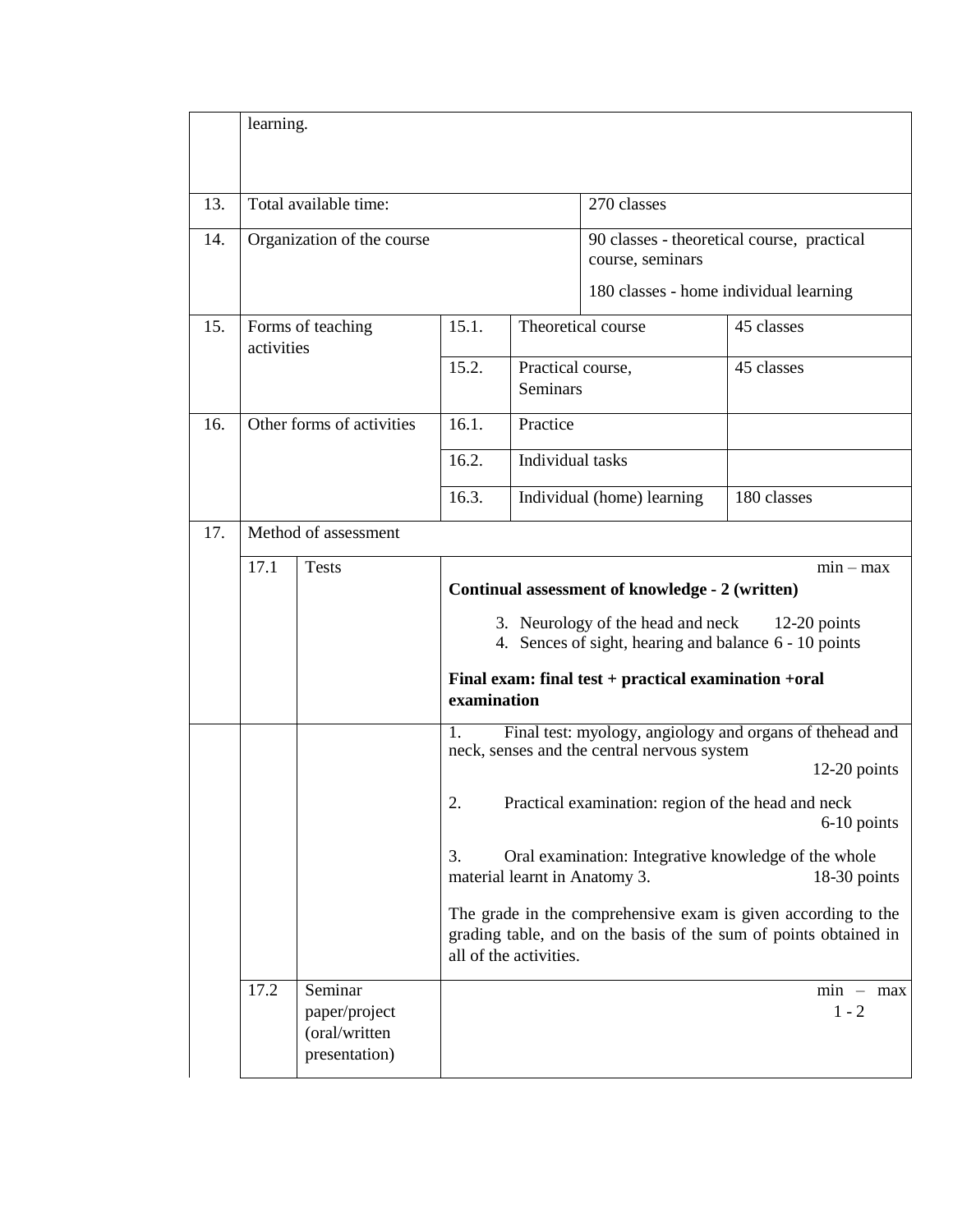|     | 17.3                                                    | Active |               |                                                                                                          |                              |                                                                                                                                                                                                                                                                           |    |                               |              |             | $min - max$   |  |
|-----|---------------------------------------------------------|--------|---------------|----------------------------------------------------------------------------------------------------------|------------------------------|---------------------------------------------------------------------------------------------------------------------------------------------------------------------------------------------------------------------------------------------------------------------------|----|-------------------------------|--------------|-------------|---------------|--|
|     |                                                         |        | participation |                                                                                                          |                              | Theoretical course                                                                                                                                                                                                                                                        |    |                               |              | $1 - 2$     |               |  |
|     |                                                         |        |               |                                                                                                          |                              | Practical course                                                                                                                                                                                                                                                          |    |                               |              |             | $4 - 6$       |  |
|     |                                                         |        |               |                                                                                                          |                              | Completed textbook                                                                                                                                                                                                                                                        |    |                               |              |             | mandatory     |  |
| 18. | Grading criteria                                        |        |               |                                                                                                          | up to 59 points              |                                                                                                                                                                                                                                                                           |    | $5$ (five) $F$                |              |             |               |  |
|     | (points / grade)                                        |        |               |                                                                                                          |                              | from 60 to 68 points                                                                                                                                                                                                                                                      |    |                               |              |             | $6$ (six) E   |  |
|     |                                                         |        |               |                                                                                                          |                              | from 69 to 76 points                                                                                                                                                                                                                                                      |    |                               |              |             | $7$ (seven) D |  |
|     |                                                         |        |               |                                                                                                          |                              | from 77 to 84 points                                                                                                                                                                                                                                                      |    |                               |              | 8 (eight) C |               |  |
|     |                                                         |        |               |                                                                                                          |                              | from 85 to 92 points                                                                                                                                                                                                                                                      |    |                               | $9$ (nine) B |             |               |  |
|     |                                                         |        |               |                                                                                                          |                              | from 93 to 100 points                                                                                                                                                                                                                                                     |    |                               | $10$ (ten) A |             |               |  |
| 19. | Requirement for signature<br>and taking the final exam  |        |               |                                                                                                          |                              | The student is required to actively follow all of the planned<br>activities.<br><b>Conditional criteria for assessment of knowledge:</b>                                                                                                                                  |    |                               |              |             |               |  |
|     |                                                         |        |               |                                                                                                          |                              | In order to get a signature, the student should obtain minimum<br>points in both theoretical and practical courses, and to present<br>a seminar paper;                                                                                                                    |    |                               |              |             |               |  |
|     |                                                         |        |               |                                                                                                          |                              | In order to take the final exam, the student should obtain the<br>minimum points in the two continual assessments; If the<br>student has not obtained the minimum points in the continual<br>assessments, he/she will be obligated to pass them before the<br>final exam. |    |                               |              |             |               |  |
| 20. | Language of instruction                                 |        |               |                                                                                                          |                              | Macedonian                                                                                                                                                                                                                                                                |    |                               |              |             |               |  |
| 21. | Method of monitoring the<br>quality of teaching process |        |               | Attendance of students to classes and interactive participation<br>in theoretical and practical lessons. |                              |                                                                                                                                                                                                                                                                           |    |                               |              |             |               |  |
| 22. | Textbooks                                               |        |               |                                                                                                          |                              |                                                                                                                                                                                                                                                                           |    |                               |              |             |               |  |
|     |                                                         |        | Mandatory     |                                                                                                          |                              |                                                                                                                                                                                                                                                                           |    |                               |              |             |               |  |
|     | 22.1.                                                   |        | 1.            |                                                                                                          |                              | Systematic human anatomy -                                                                                                                                                                                                                                                |    | Tosovska Lazarova             | Skopje:      | 2016        |               |  |
|     |                                                         |        |               | part 3.                                                                                                  |                              |                                                                                                                                                                                                                                                                           |    | D, Janevska Nakeva            | Medical      |             |               |  |
|     |                                                         |        |               |                                                                                                          |                              |                                                                                                                                                                                                                                                                           | N, | Papazova<br>M,<br>Matveeva N, | Faculty      |             |               |  |
|     |                                                         |        |               |                                                                                                          |                              |                                                                                                                                                                                                                                                                           |    | Zhivadinovikj J.              |              |             |               |  |
|     |                                                         |        |               | Additional                                                                                               |                              |                                                                                                                                                                                                                                                                           |    |                               |              |             |               |  |
|     | 22.2.                                                   |        |               |                                                                                                          | Clinically oriented anatomy. |                                                                                                                                                                                                                                                                           |    | Moore KL.                     | Skopje:      |             | 2011          |  |